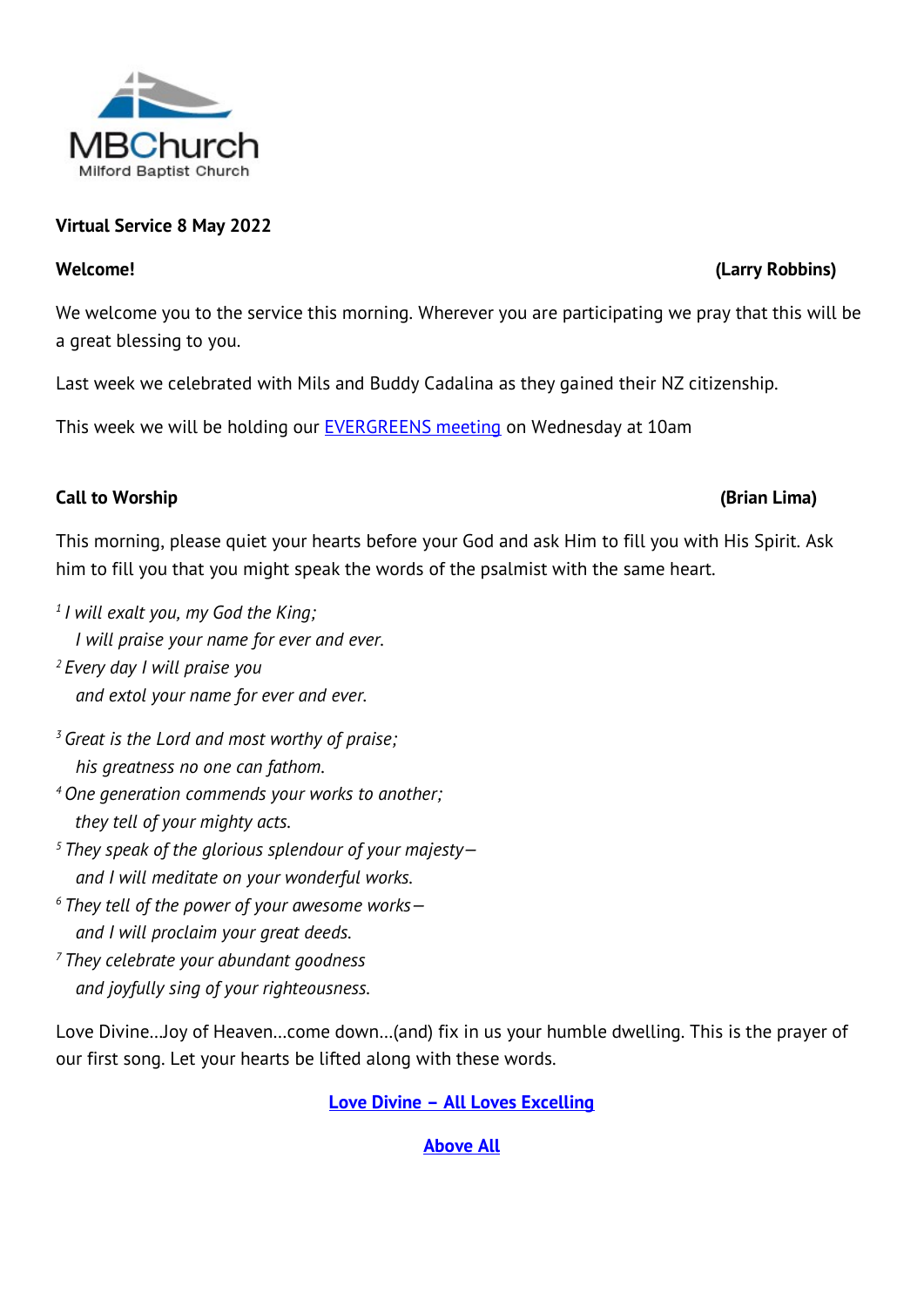*Father,*

*Thank You for every person that is here with us today or is engaged in the virtual service. For each mind and heart that fills the presence of this room, we thank You.*

*Bless this meeting today, all those present, as well as the lives of those who are not with us today.*

*Dear God, thank you for your amazing power and work in our lives, thank you for your goodness and for your blessings over us.* 

*Thank you that you are able to bring hope through even the toughest of times, strengthening us for your purposes.* 

*Thank you for your great love and care. Thank you for your mercy and grace. Thank you that you are always with us and will never leave us. Thank you for your incredible sacrifice so that we might have freedom and life.*

*Keep us physically safe and guard our hearts and minds from pride and selfishness. Please let us be filled with Your spirit, wherever we go, let us spread love, joy, peace, goodness, and faithfulness. Let us desire to become more like you and to worship you in all we do.*

*Shift our perspective to seek Your peace above all else, only you know what lies ahead. You are our good Father, just and righteous.*

*We ask that you give us eyes to see when evil is before us, hearts to hate evil and the desire to flee from its presence. We ask that you would not lead us into temptation, but deliver us from evil and draw us closer to yourself.*

*We pray for our leaders and Pastor Brian to lead our Church wisely, that we will focus on proclaiming Gospel to unsaved.*

*We pray for those who are unwell and need your touch and healing presence: Nelli, Pat, Rob, Dave, Jim.* 

*Mighty God, be our guide, comforter and helper, we pray these things in the Name of Jesus our Saviour and Lord.*

## **Missions Update** Ross & Cindy Meyers **(Robin Noble)**

**[An Audio recording will be posted here](https://milfordbaptist.co.nz/supremacy_son_of_god/) after the service**